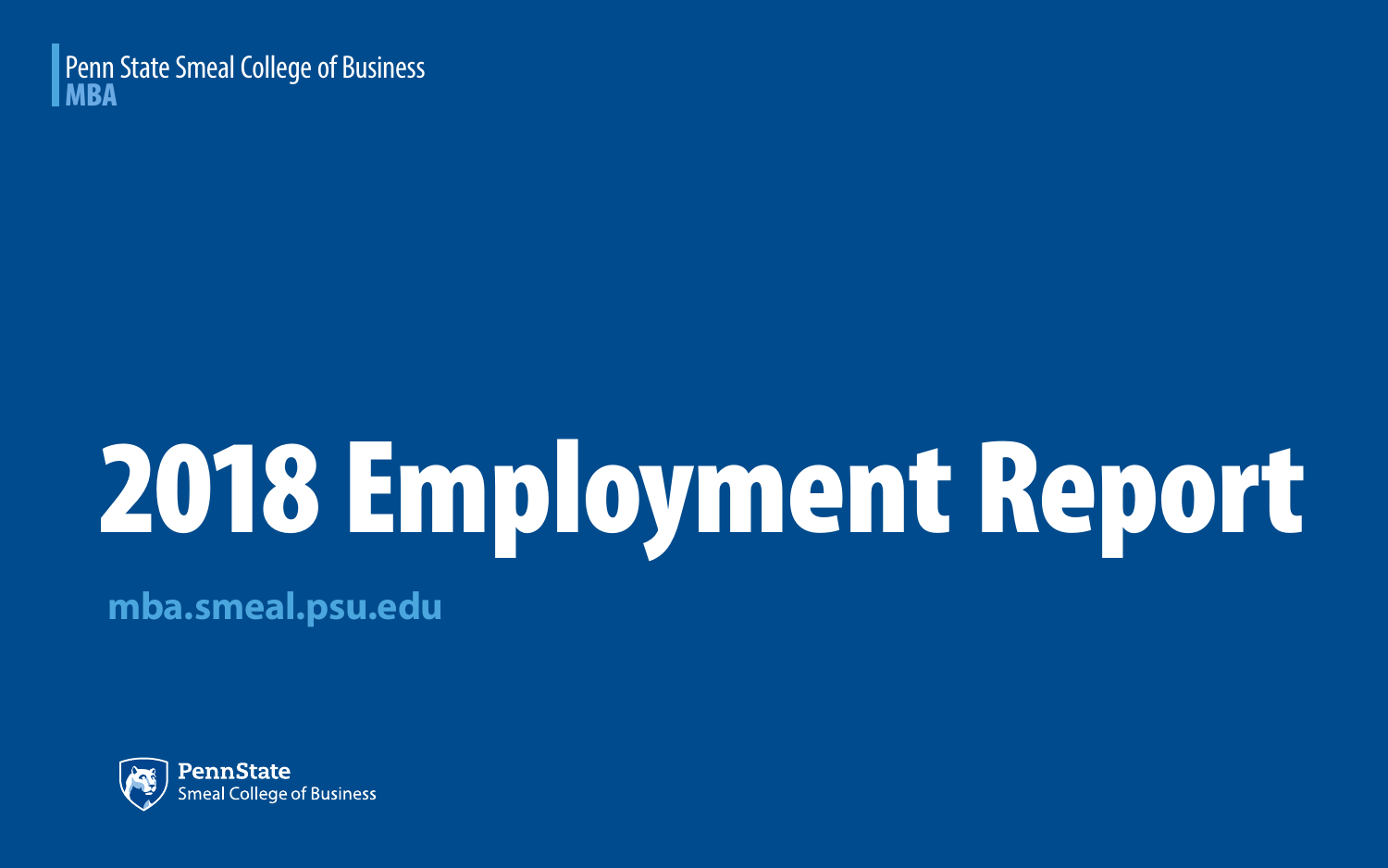### Table of Contents

Class Profile

Undergraduate Specializations

Job Offer Overview

Employment by Function

Base Salary by Function



 Compensation Overview **9** Employment by U.S. Geographic Region Base Salary by Industry Base Salary by U.S. Geographic Region

MBA Career Services & Employer Alliance Standards

#### Full-Time Hiring Organizations



#### **Class of 2018 Full-Time Employment Class of 2019 Internship Employment**

Internship Activity Overview & Compensation

Internship Hiring Organizations

#### **Statements on Compliance**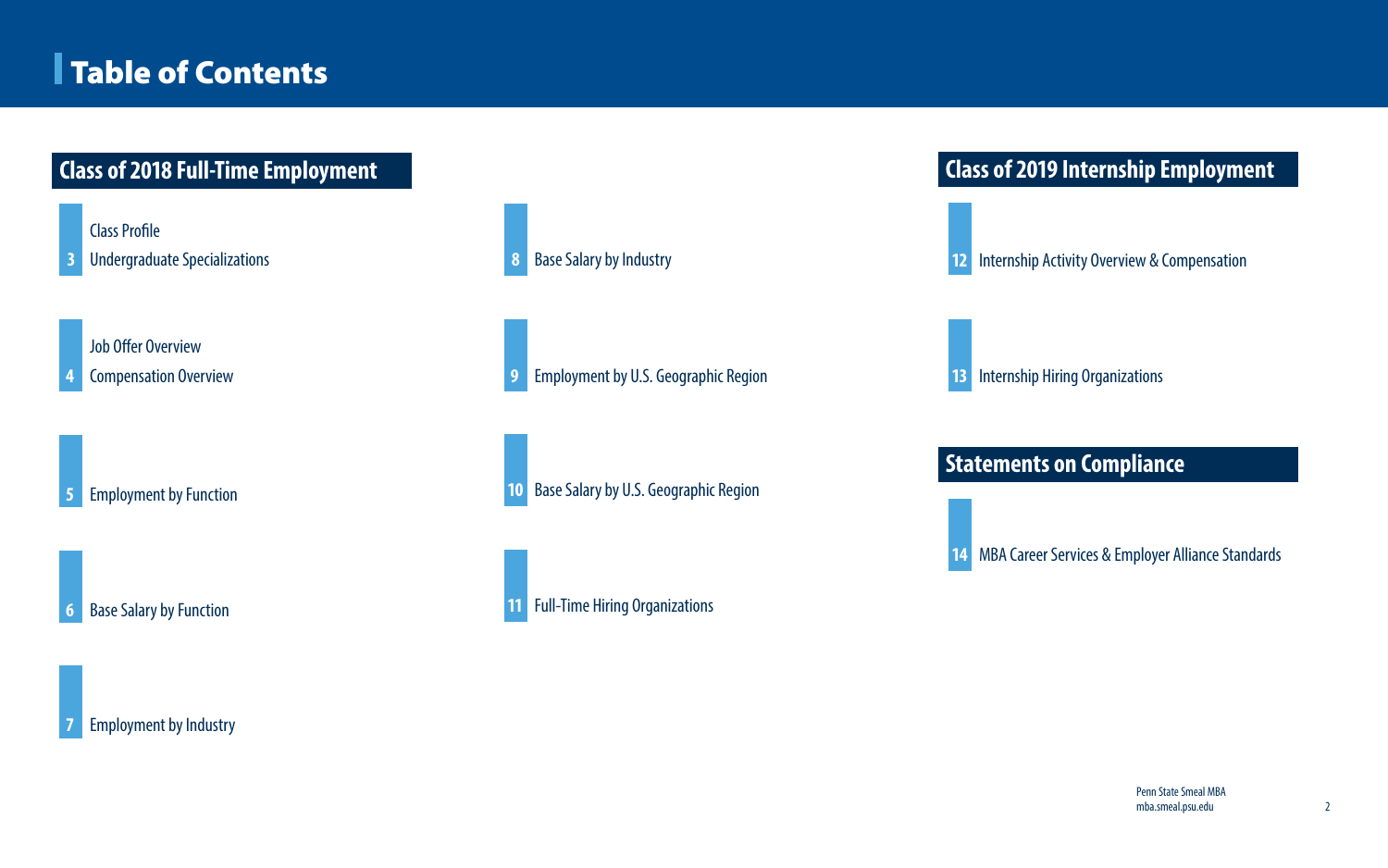### Class of 2018 Full-Time Employment Review



- **Business**
- **Technical**
- **Other**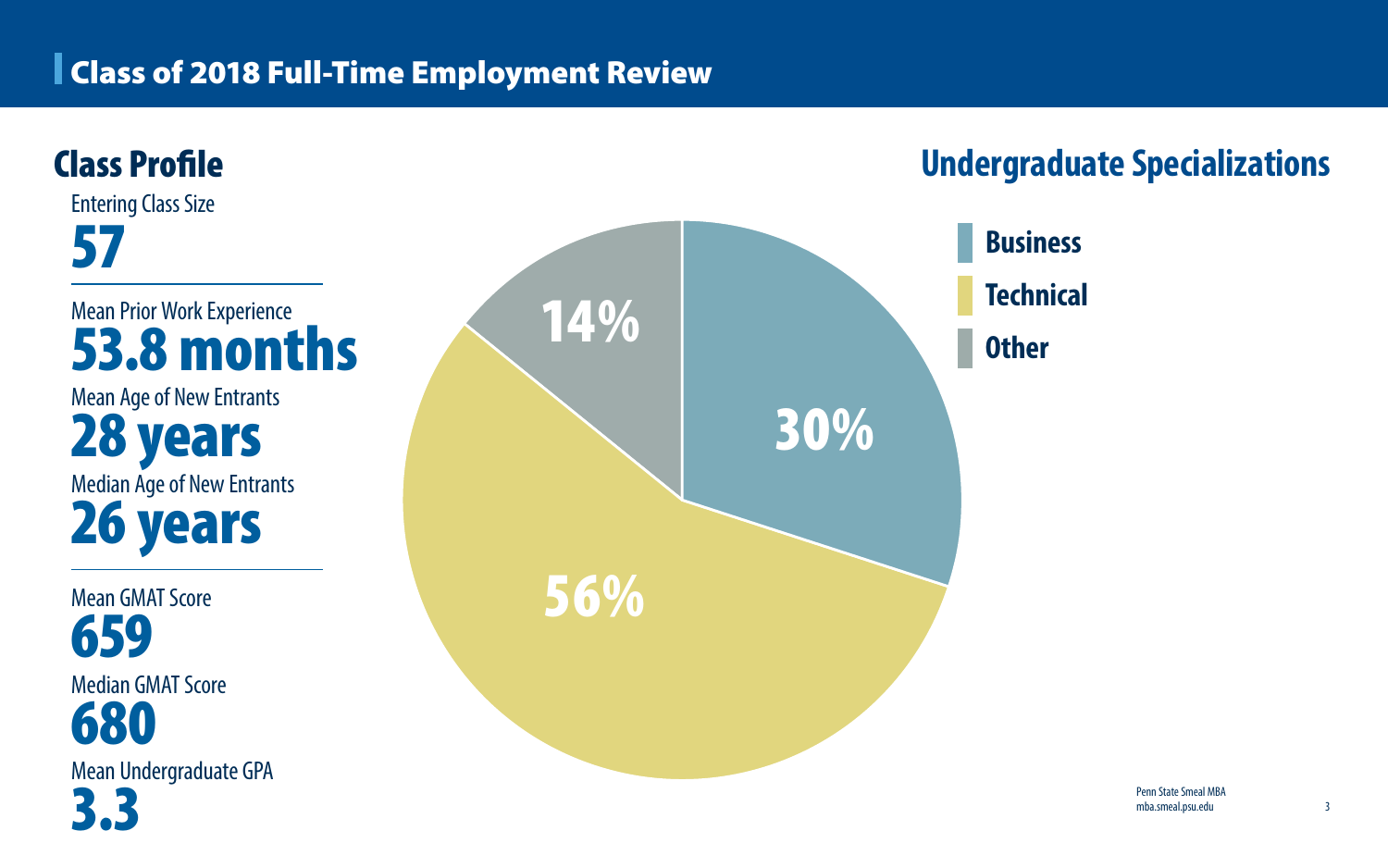### Class of 2018 Full-Time Employment Review

By graduation (May 6): 79%

By 3 months after graduation (August 6): 94%

By graduation (May 6): 72%

By 3 months after graduation (August 6):

92%

#### **Job Offers Accepted**

# Job Offer Overview Compensation Overview



Minimum: \$60,000





Percent receiving:

90%

\$20,306

Median:

\$10,000

Maximum:



Minimum:



*Note: Please see page 14 for details on the population that was surveyed for data included on pages 4-11.*

- Base salary excludes bonuses, commissions, and other compensation such as benefits and perquisites (e.g. company car, relocation benefits, etc.). Stock option values and tuition reimbursement are excluded from this compe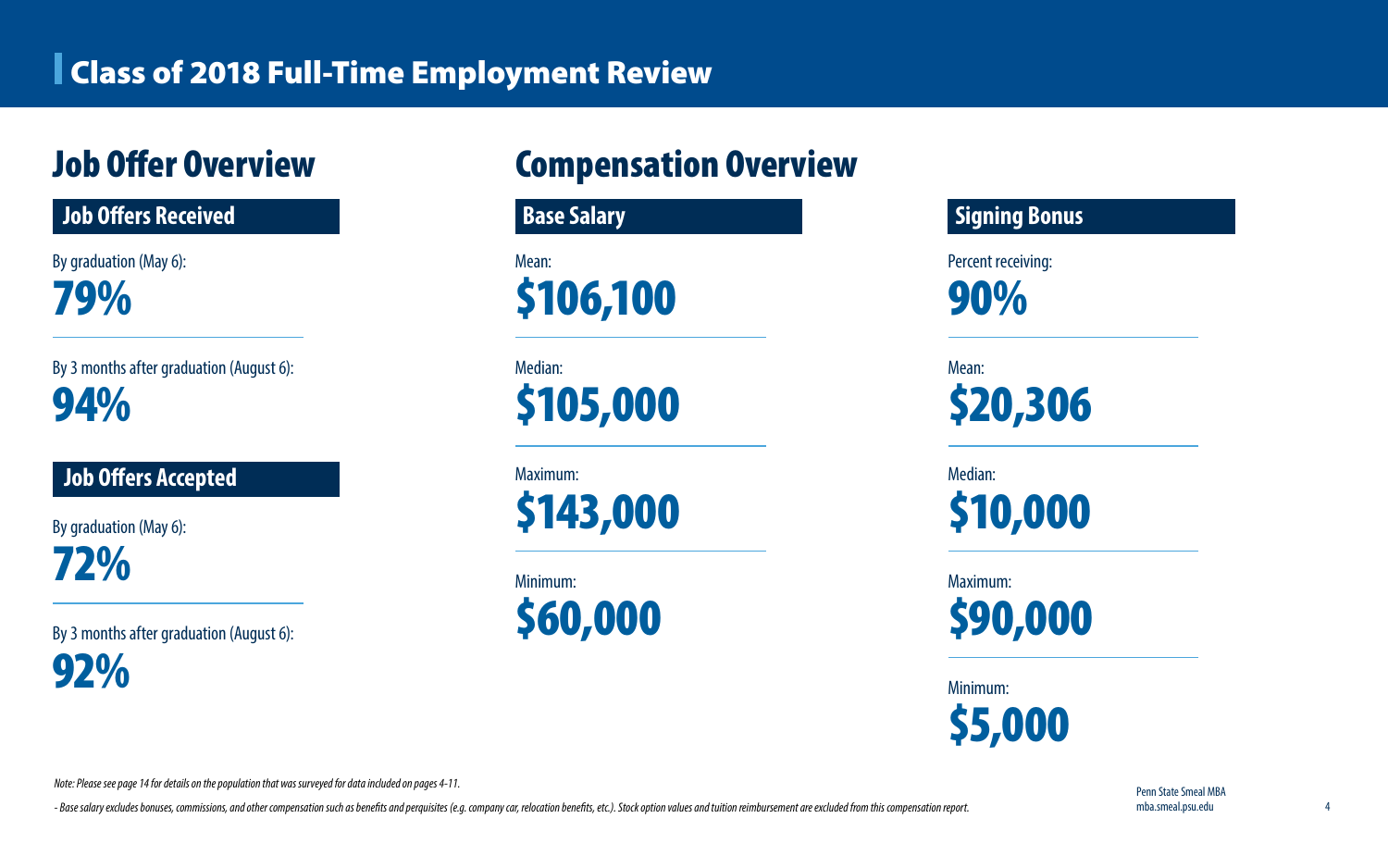

- **Operations/Logistics Finance/Accounting Marketing/Sales Consulting**
- **General Management**
- **Other**

# **Employment by Function**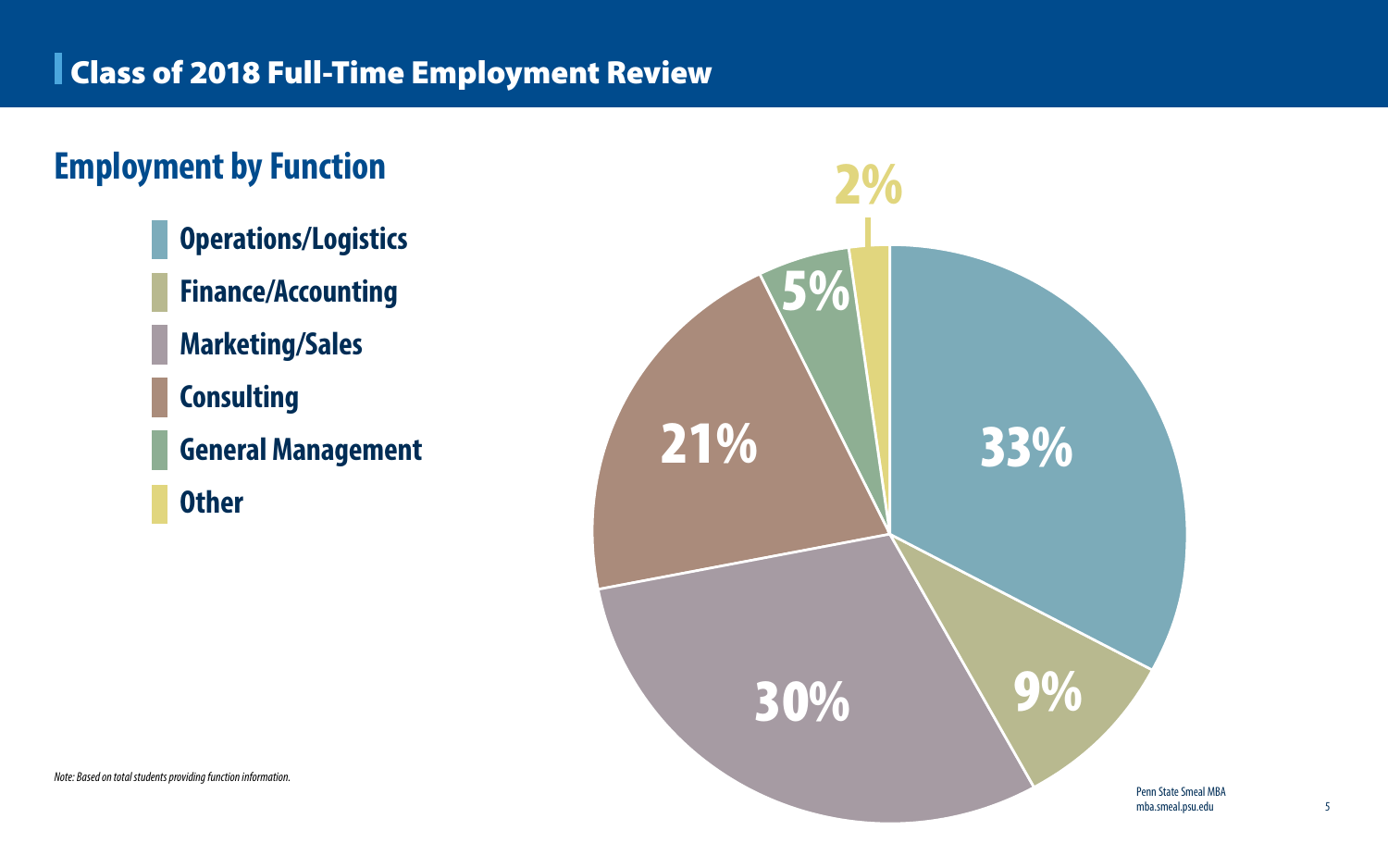# **Base Salary by Function**

|               | <b>Consulting</b> | <b>Finance and</b><br><b>Accounting</b> | <b>Marketing and Sales</b> | <b>Operations and<br/>Logistics</b> |
|---------------|-------------------|-----------------------------------------|----------------------------|-------------------------------------|
| <b>Mean</b>   | \$115,375         | \$100,000                               | \$101,615                  | \$106,385                           |
| <b>Median</b> | \$117,500         | \$100,000                               | \$98,000                   | \$100,000                           |

*Note: Based on total students providing function information.* 

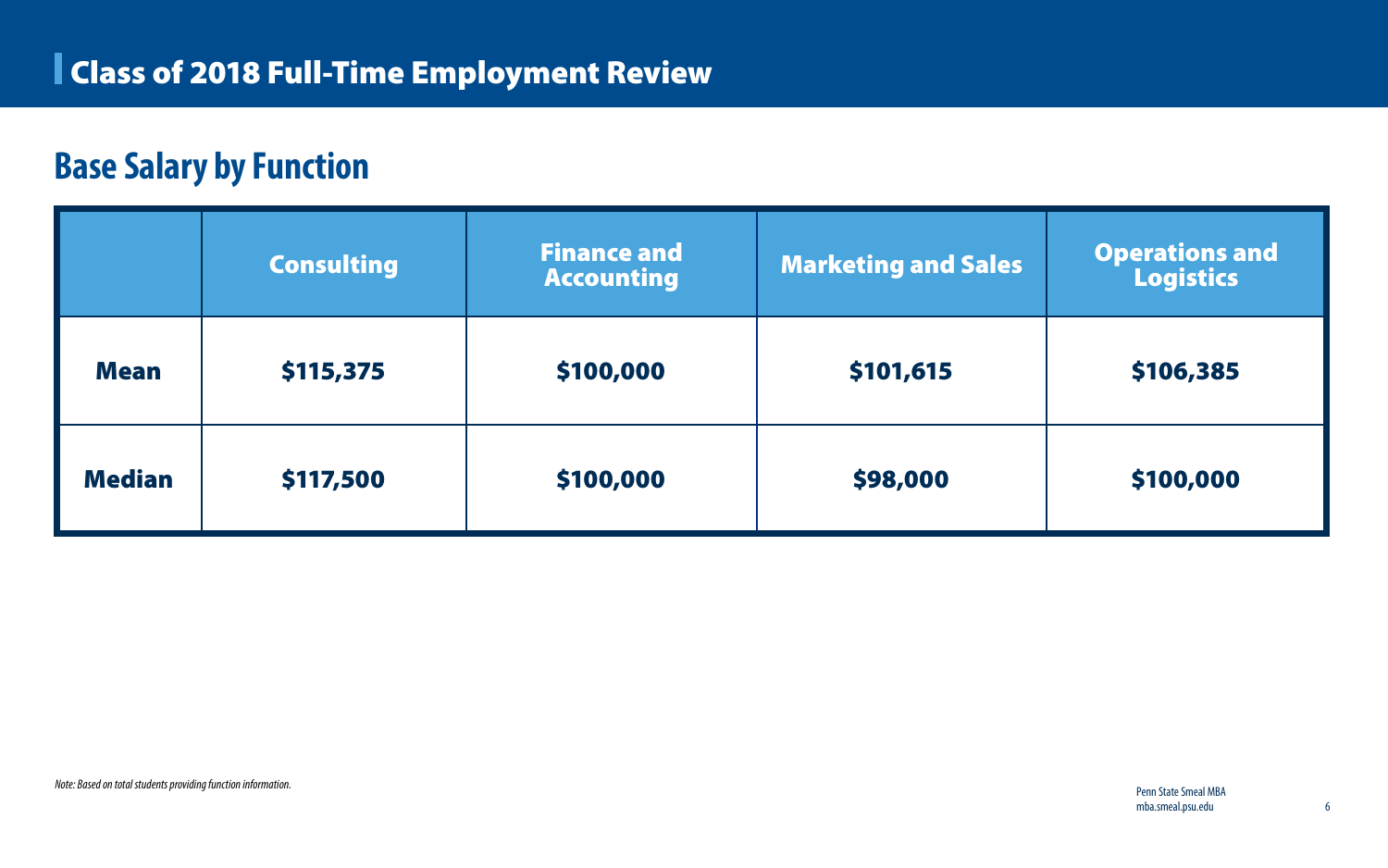**Technology Manufacturing Healthcare Consumer Products Consulting Retail Other**







# **Employment by Industry**

*Note: Industries represented in the Other category include Construction, Energy, Financial Services, Market Research Services, and Mining.*

*Based on total students providing industry information.*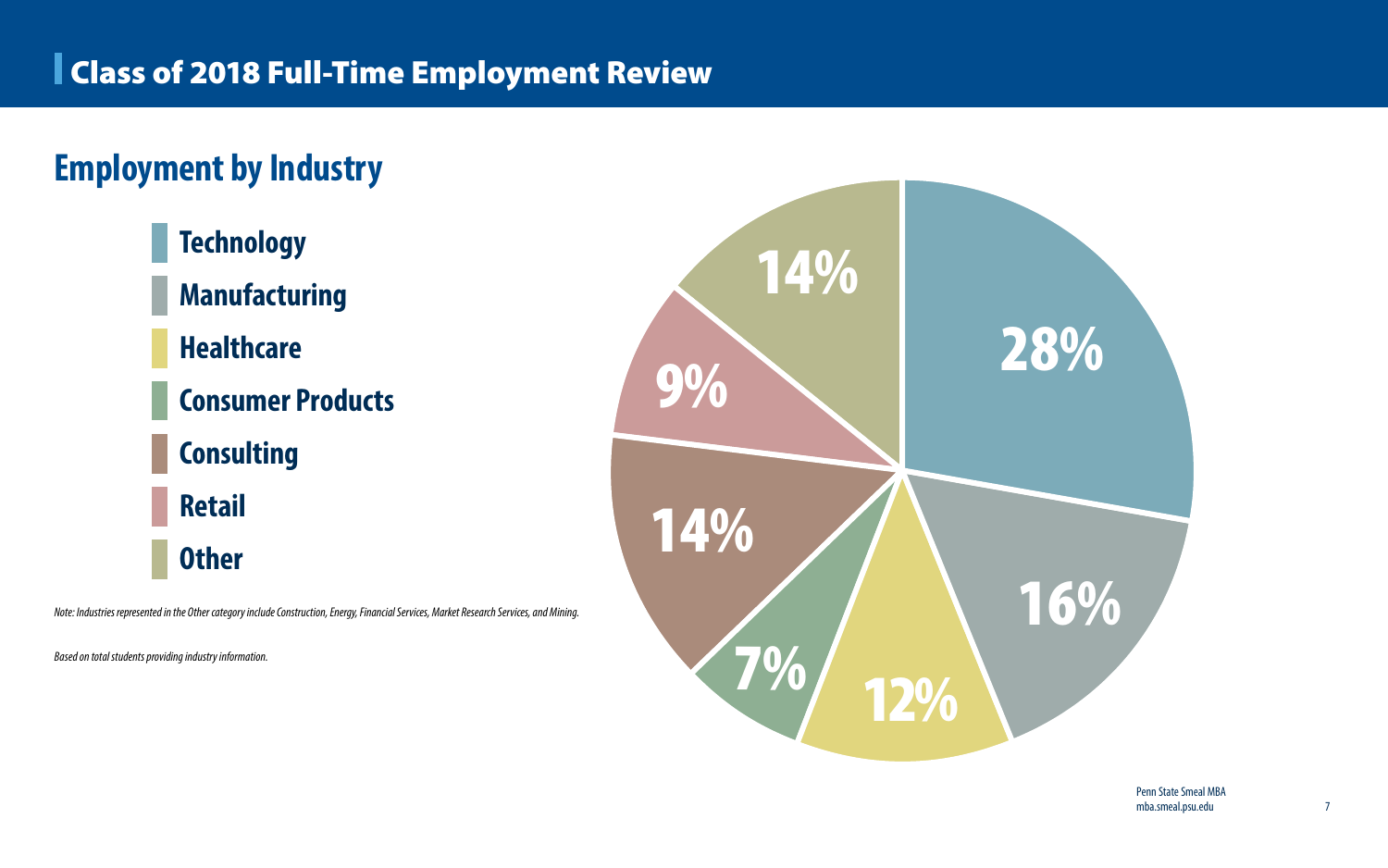### **Base Salary by Industry**

|               | <b>Consulting</b> | <b>Consumer</b><br>Packaged<br>Goods | <b>Healthcare</b> | <b>Manufacturing</b> | <b>Other</b> | <b>Retail</b> | <b>Technology</b> |
|---------------|-------------------|--------------------------------------|-------------------|----------------------|--------------|---------------|-------------------|
| <b>Mean</b>   | \$121,333         | \$97,667                             | \$108,750         | \$98,857             | \$95,000     | \$113,750     | \$106,000         |
| <b>Median</b> | \$125,000         | \$98,000                             | \$110,000         | \$100,000            | \$95,000     | \$127,500     | \$98,000          |

*Note: Industries represented in the Other category include Construction, Energy, Financial Services, Market Research Services, and Mining.* 

*Based on total students providing industry information.*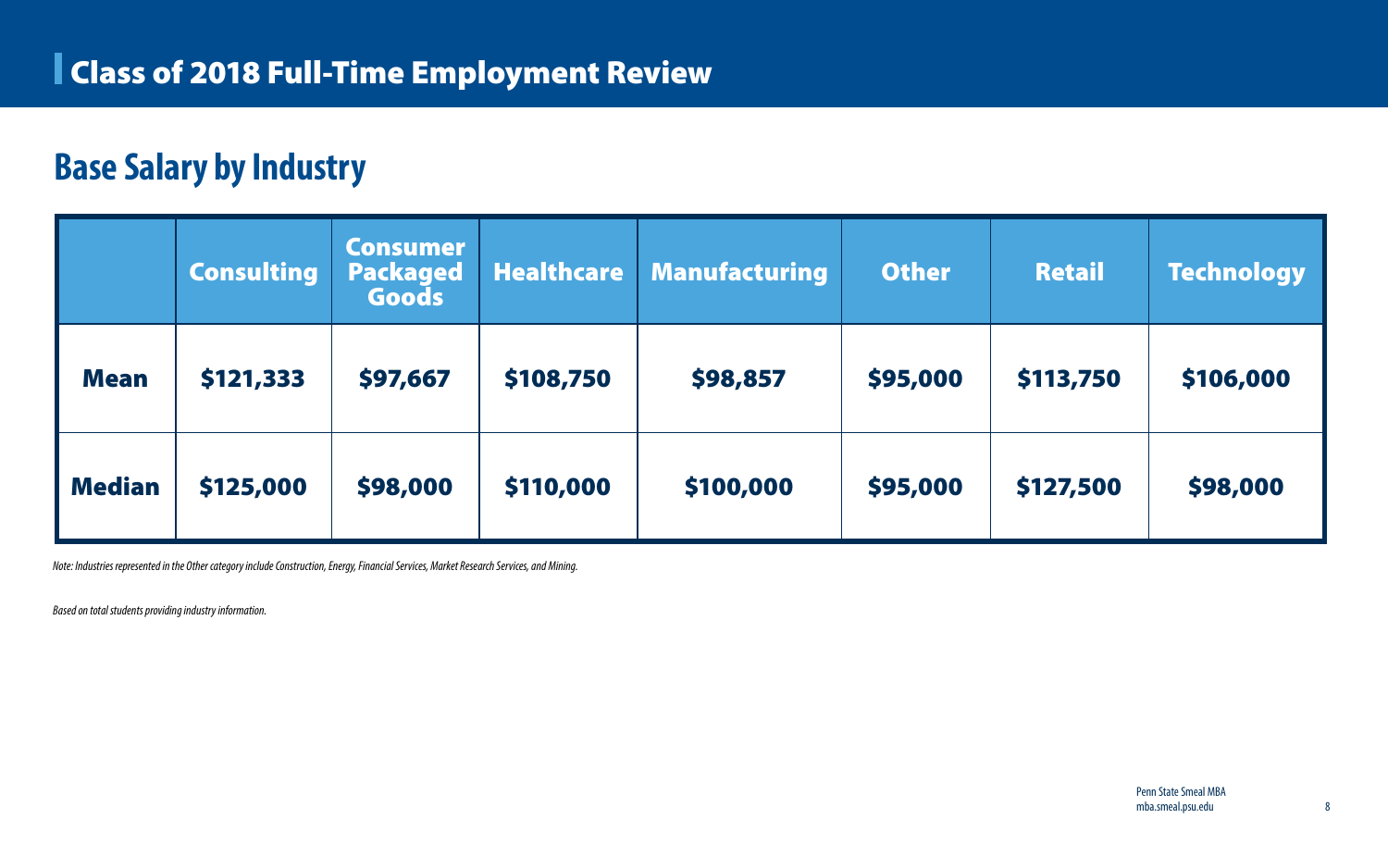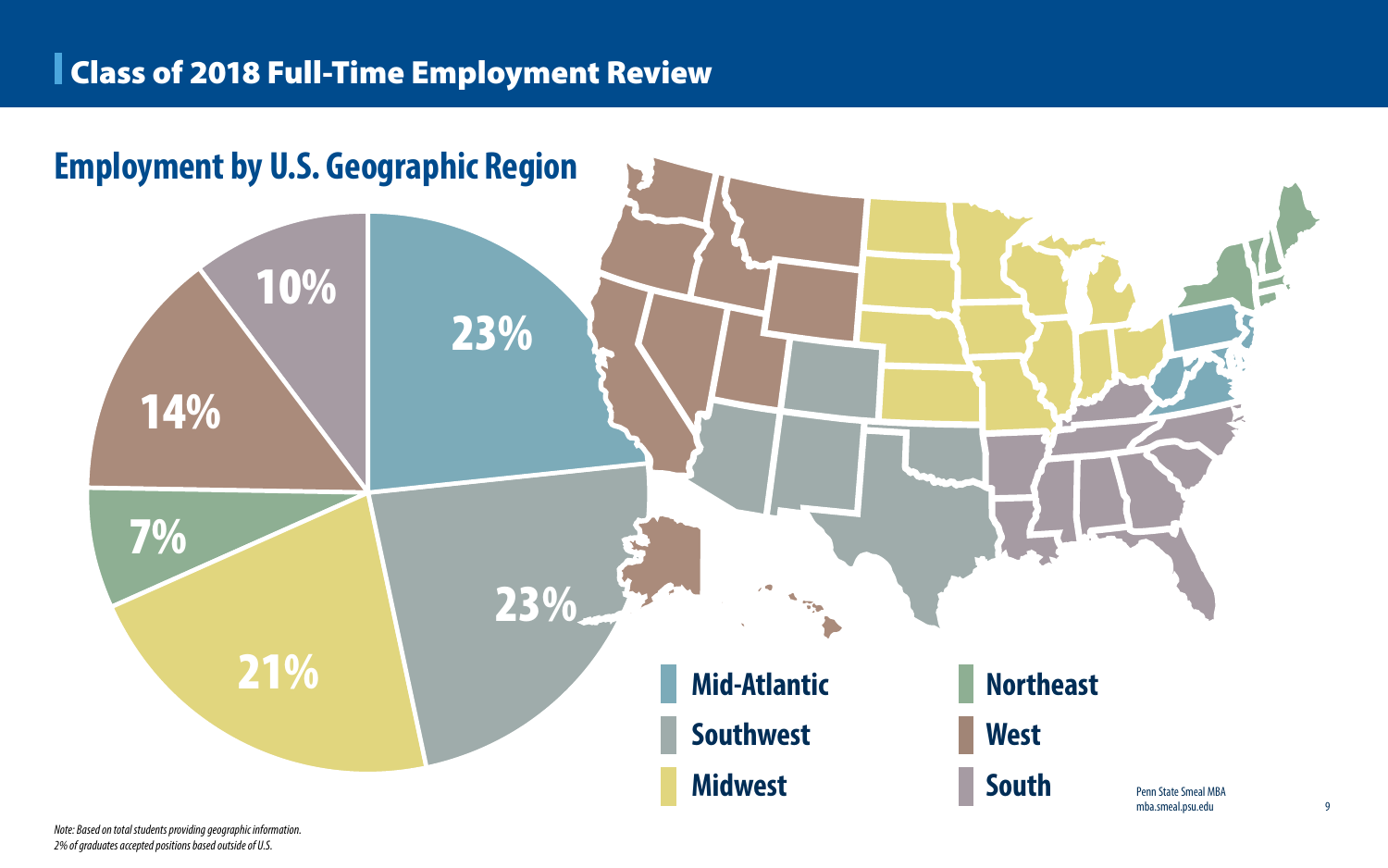### **Base Salary by U.S. Geographic Region**

|               | Mid-Atlantic | <b>Midwest</b> | <b>Northeast</b> | <b>South</b> | <b>Southwest</b> | <b>West</b> |
|---------------|--------------|----------------|------------------|--------------|------------------|-------------|
| <b>Mean</b>   | \$98,333     | \$103,667      | \$108,333        | \$98,000     | \$111,000        | \$118,333   |
| <b>Median</b> | \$100,000    | \$105,000      | \$110,000        | \$98,500     | \$100,000        | \$127,500   |

*Note: Based on total students providing geographic information.*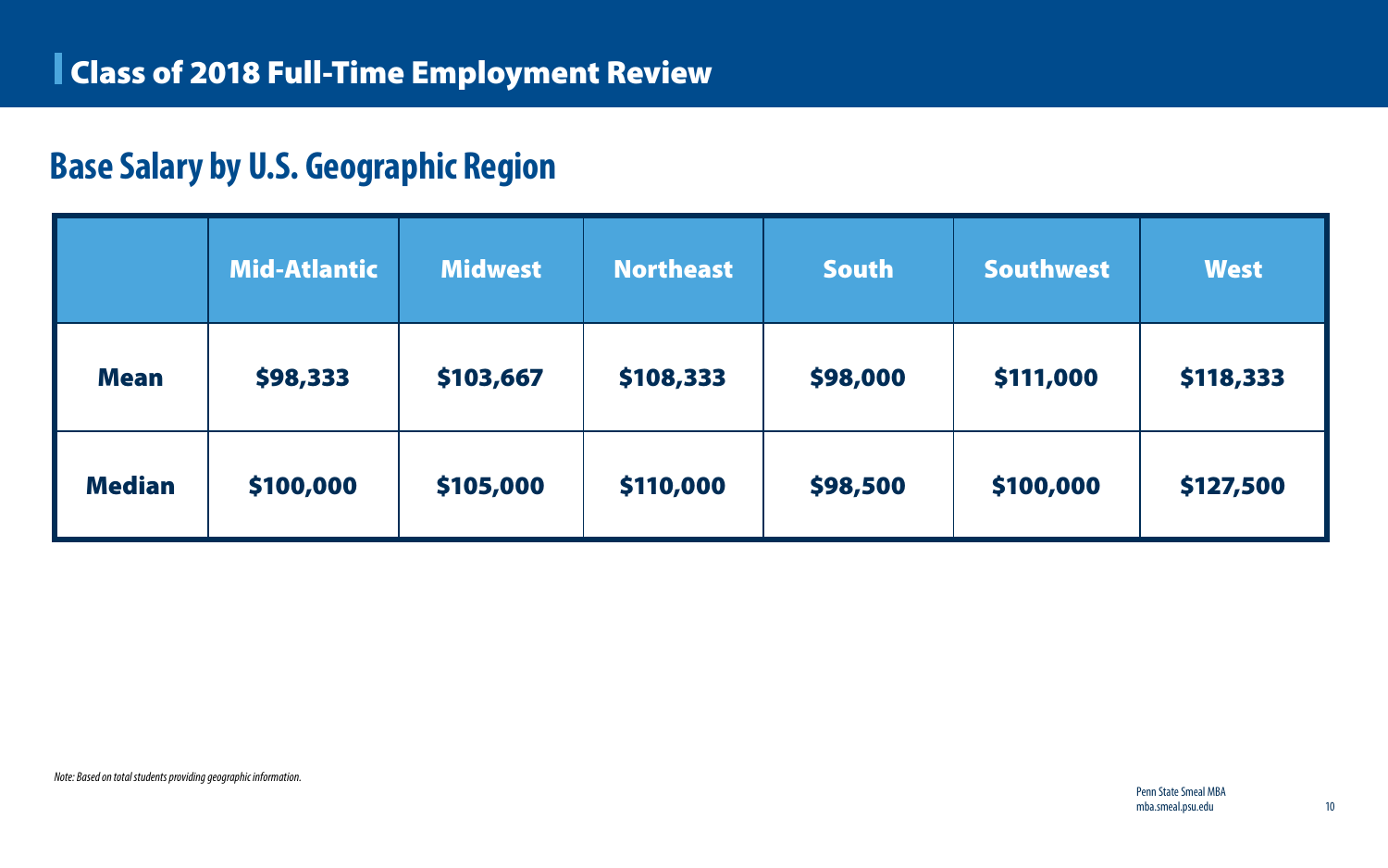### Class of 2018 Full-Time Employment Review

### **Hiring Organizations**

- **A.T. Kearney, Inc.**
- **Air Products and Chemicals, Inc.**
- **Amazon.com, Inc. (2)\***
- **Anheuser-Busch InBev**
- **Appian Corporation**
- **Apple Inc. (2)\***
- **AstraZeneca \***
- **CSL Behring**
- **CVS Health Corporation**
- **Dell Technologies Inc. (6)\***
- **Deloitte Consulting LLP (5) \***
- **Ecolab Inc. \***
- **Exxon Mobil Corporation**
- **Flex, Inc.**
- **Freedom Financial Network**
- **Fulcrum Global Technologies\***
- **Highmark Inc. (2)\***
- **International Paper**
- **Kennametal Inc. \***
- **Kiewit Corporation**
- **Kimberly-Clark Corporation**
- **Micron Technology, Inc. \***
- **PPG, Inc.**
- **The Gap Inc. \***
- **The Home Depot**
- **The Lubrizol Corporation (2)**
- **U.S. Silica Holdings, Inc.**
- **UGI Corporation**
- **Verizon Communications Inc. \***
- **VideoMining Corporation**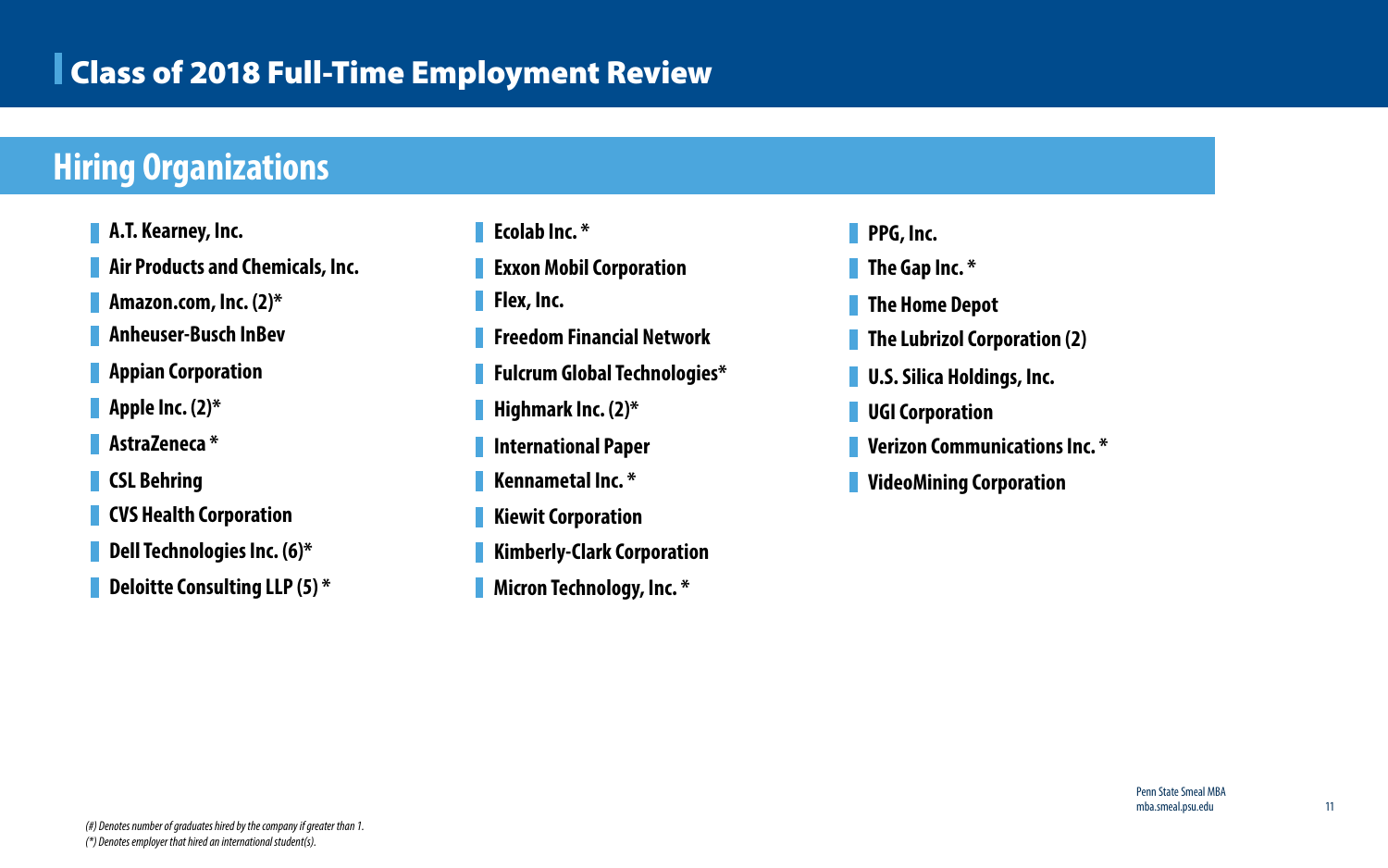### Class of 2019 Internship Employment Review

*Notes: 1) All base salary data converted to an hourly wage format.*

*2) Base salary data excludes other compensation items such as relocation, corporate housing, and other benefits or perquisites. Only paid internships are included in the data set.*

*3) Many firms include non-salary perquisites as part of the overall internship offering, which lowers average salary statistics and can make it difficult to accurately compare one offer against another.*

# Internship Compensation

**Base Weekly Salary**

Mean: \$36/hr

Median: \$38/hr

Maximum: \$60/hr

Minimum: \$11/hr

### **Base Salary by Function**

|                                       | <b>Percent of</b><br><b>Students</b> | <b>Mean</b> | <b>Median</b> |
|---------------------------------------|--------------------------------------|-------------|---------------|
| <b>Consulting</b>                     | 6%                                   | \$60        | \$60          |
| <b>Finance</b>                        | 21%                                  | \$40        | \$40          |
| <b>Marketing</b>                      | 23%                                  | \$31        | \$35          |
| <b>Operations/Logistics</b>           | 33%                                  | \$36        | \$38          |
| <b>General Mgmt./</b><br><b>Other</b> | <b>17%</b>                           | \$31        | \$32          |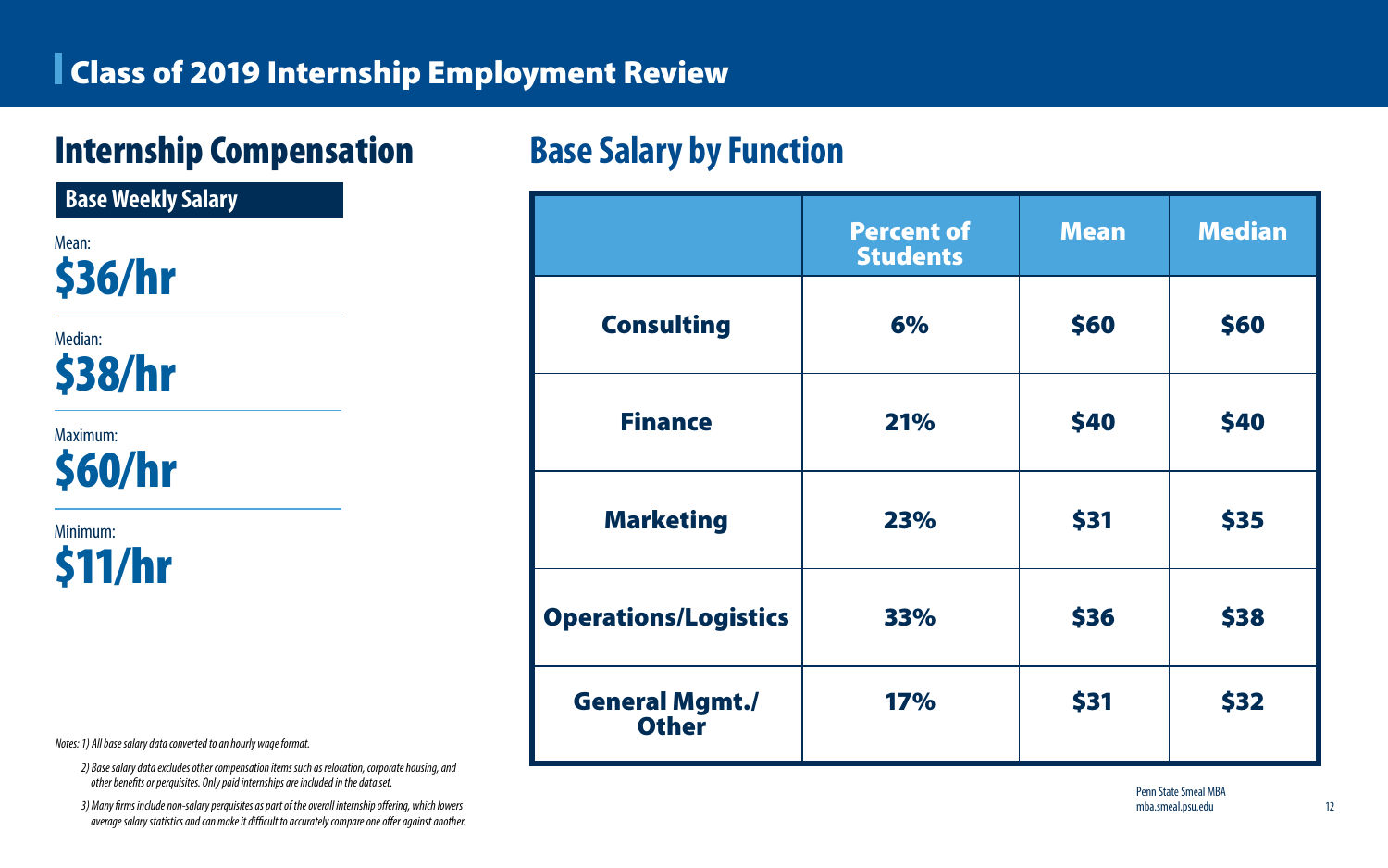#### **Pean University**

#### **Hiring Organizations**

- **AccuWeather, Inc. \***
- **AT&T Inc.**
- **Avail Technologies**
- **B. Braun Medical Inc.**
- **Clark Associates, Inc. (2)\***
- **Colgate-Palmolive Company**
- **Comcast Corporation**
- **Continental Grain Company \***
- **Crane Connectivity Solutions \***
- **Cube Hydro Partners LLP \***
- **CVS Health Corporation**
- **Dell Technologies Inc. (4)\***
- **Deloitte Consulting LLC (3)\***
- **DowDuPont Inc.**
- **Stanley Black & Decker, Inc. \***
- **Connecticut Department of Administer Services\***
- **The Hershey Company**
- **The Hertz Corporation\***
- **Rering, Holt & Company**
- **Prvices Automobile Association (USAA)**
- $Inc. (2)$
- **Digital Corporation**

| <b>Eaton Corporation</b>                        | <b>Penn Stat</b>   |
|-------------------------------------------------|--------------------|
| <b>Education Pioneers Fellowship*</b>           | PepsiCo, li        |
| <b>Exxon Mobil Corporation</b>                  | <b>Pfizer Inc.</b> |
| <b>Fisher-Price, Inc.</b>                       | <b>Stanley BI</b>  |
| Hanesbrands Inc.                                | <b>State of Co</b> |
| Honeywell International Inc.                    | Administr          |
| <b>Intel Corporation (2)</b>                    | <b>The Hersh</b>   |
| Johnson & Johnson                               | <b>The Hertz</b>   |
| <b>JPMorgan Chase &amp; Co.</b>                 | <b>Tudor, Pic</b>  |
| <b>Keysight Technologies, Inc.</b>              | <b>United Se</b>   |
| <b>New Pig Corporation*</b>                     | <b>Walmart I</b>   |
| Nike, Inc.                                      | Western D          |
| <b>Novartis Pharmaceutical Corporation (2)*</b> |                    |
|                                                 |                    |

**Penn State Sustainability Institute** 

**PepsiCo, Inc.**